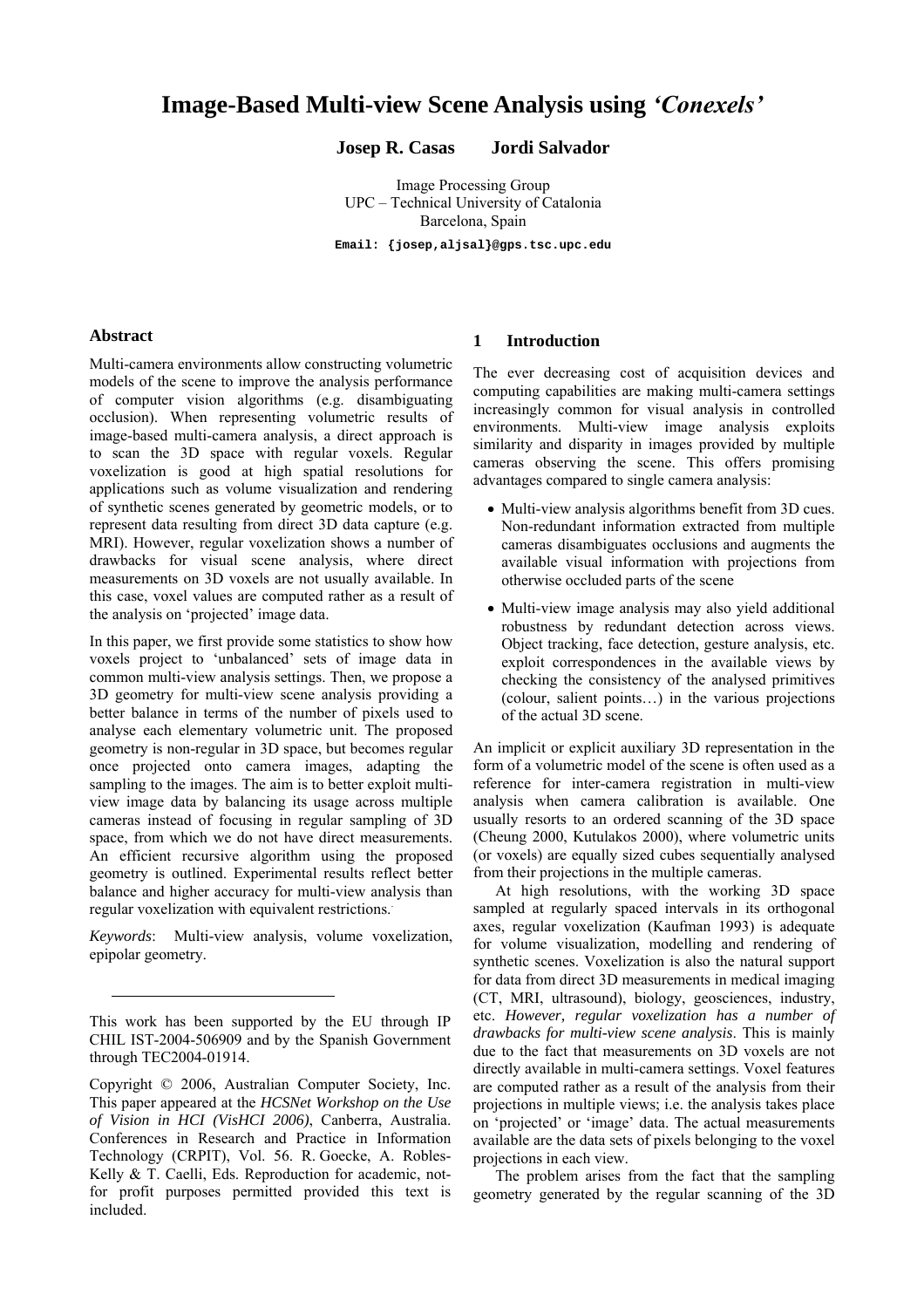space is distorted by the camera projection. Once projected onto the camera images, the sampling geometry becomes irregular, and the amount of data (pixels) from each view available for the analysis of each volumetric unit (voxel) depends on its distance to the camera and on the intrinsic camera parameters. Furthermore, voxel sizes (3D sampling parameters) are not dependent of image resolution and have to be carefully chosen considering the worst case (e.g. projections of two adjacent voxels should not overlap on the same pixel in most of the views). A better approach is to oversample the voxel array so that it can be guaranteed that each 3D sample is drawn from at least a single pixel (Broadhurst 2001).

Figure 1 illustrates this problem. The projections (splats) of one voxel in two different views have varying sizes for cameras located at different distances (this is the usual case for most voxels in the analysed scene). For those views where the splat size is reduced to a few pixels, image data will hardly contribute significant information to the voxel being analysed. Symmetrically, two equally sized voxels project in a different number of pixels on the same camera if they are located at different distances/orientations in 3D space.



Figure 1: Two projections of the same voxel, as seen by a close camera (top) and by a far one (bottom)

One way to overcome the dispersion in the image data for voxel analysis is to assign varying weights to the different views when analysing each voxel (Broadhurst 2001). This might result in a certain lack of 'balance' in data sets representing each elementary 3D unit across multiple views. Alternative approaches introduce space discretization which does not rely on regular voxels (Erol 2005) or use hybrid techniques combining volumetric and surface-based approaches (Boyer 2003).

In this paper we follow such alternative approaches and change to an irregular scanning strategy to construct the auxiliary 3D model of the scene under analysis. The resulting geometry is based on the epipolar constraint (Zhang 1998) and is proposed with the aim to better adapt 3D scene analysis to the available image data. It provides a better 'balance' for the analysis of volumetric elementary units from projected data. In addition, the new geometry naturally derives 3D sampling parameters from the original resolution of image data.

The following section analyses regular voxelization and provides statistical values showing the dispersion in the data used to analyse each voxel. Sections 3 and 4 define the proposed scanning geometry and outline a recursive algorithm to scan 3D space. Section 5 analyses statistics of the new geometry and Section 6 compares results obtained for an analysis technique to regular voxelization. Finally, advantages of the proposed method are discussed along with conclusions and future work.

# **2 Statistics of Voxel Projection Size for Regular Voxelization in Multi-view Analysis**

We have analysed the problem of the dispersion in the available image data used to represent each voxel in a particular, albeit common, multi-view analysis situation. In our experiments, a Smart Room is equipped with 5 fully calibrated cameras. Four cameras are placed on the room corners and the fifth one is mounted on the ceiling, providing a zenithal view of the scene.

A regular sampling geometry with 3 cm sided cubic voxels is defined in the  $3D$  working space of  $4x5x2 \text{ m}^3$ . We have computed the statistics of the projection size (in pixels) for all voxels in the working space. The histogram of the voxel projection size is shown in Figure 2 for one of the corner cameras (cam1). Table 1 outlines minimum, maximum, mean and dispersion values of the voxel projection size for all cameras.



Figure 2 : Histogram of voxel projection size onto camera 1 for all  $3x3x3$  cm<sup>3</sup> voxels in a  $4x5x2$  m<sup>3</sup> working space

|      | Min<br>projection<br>size | <b>Max</b><br>projection<br>size | Mean<br>projection<br>size | <b>Standard</b><br>deviation in<br>proj. size |
|------|---------------------------|----------------------------------|----------------------------|-----------------------------------------------|
| Caml |                           | 1797                             | 60                         |                                               |
| Cam2 |                           | 1864                             | 58                         | 65                                            |
| Cam3 |                           | 1650                             | 59                         | 66                                            |
| Cam4 |                           | 2155                             | 60                         | 69                                            |
| Cam5 |                           | 296                              | 40                         | 22                                            |

Table 1 : Statistics of voxel projection size (in pixels) for 3 cm sided voxels in a  $4x5x^2$  m<sup>3</sup> working space

The statistics of the voxel projection size show considerable dispersion: standard deviation is of the same order as the mean value. This situation is not favourable for multi-view analysis algorithms when looking for matching visual features in different views or when checking the consistency of the analysis across multiple projections of the actual 3D scene. The analysis algorithm will be using quite different amounts of image data (number of pixels projected in each view) for the analysis of an individual voxel in 3D space. This is due to the dispersion in the projection size of the uniform elementary unit employed in this geometry.

Regular voxelization of 3D space is, therefore, "nonadapted" to image data for multi-view analysis. At least in settings as common as a smart room with 5 evenly distributed cameras, voxels project to 'unbalanced' sets of image data in each camera, from which analysis algorithms have to work out feature matches and consistency checks. As mentioned before, one way of adapting the analysis to the available image data would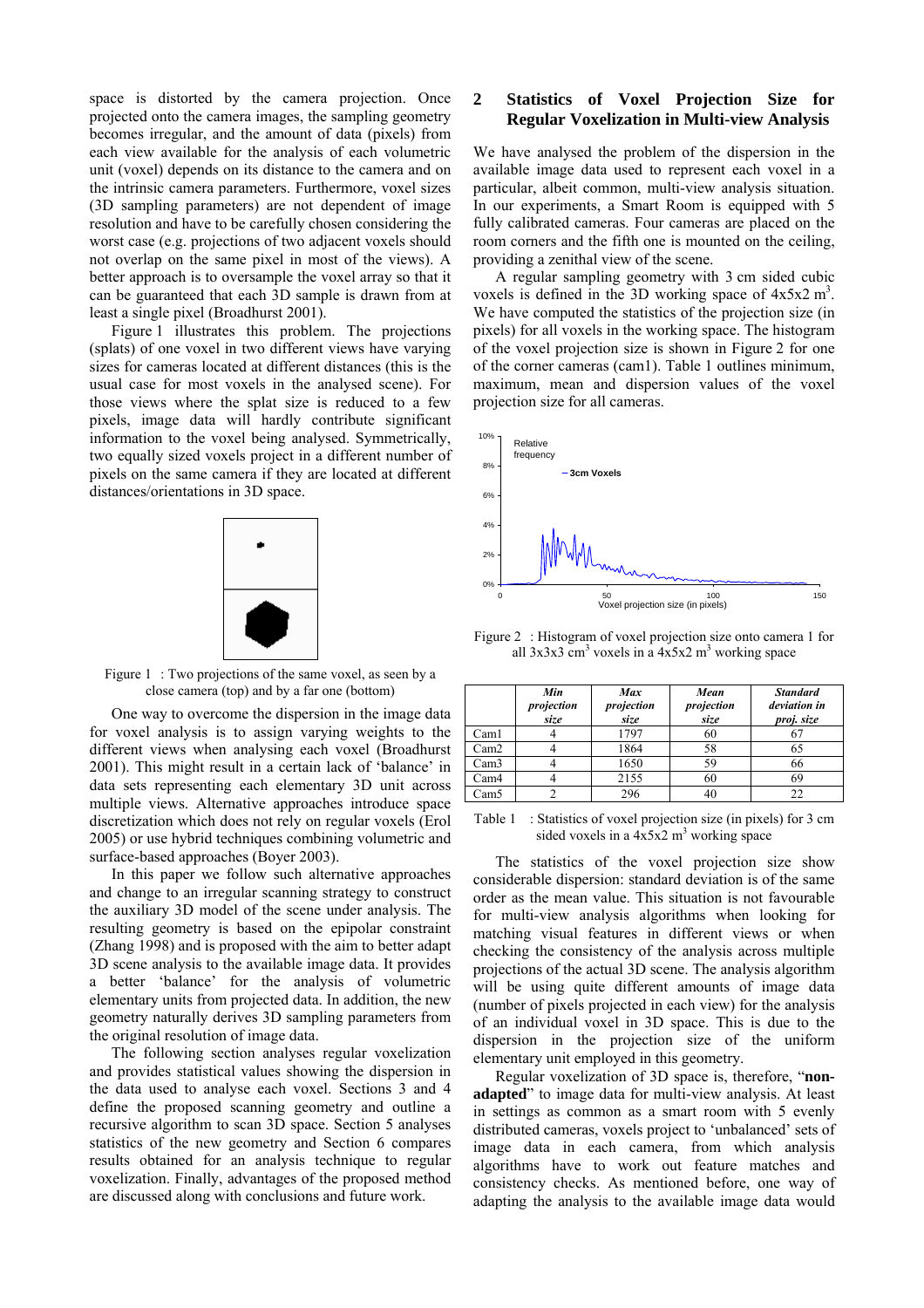be to avoid giving the same importance to the data set (projection) in each view. When the analysis algorithm has to make a decision on that voxel (e.g. whether it is foreground or background; surface or interior; skin, clothing or object $\ldots$ ) it will have to take into account the amount of pixels in each view informing the analysis decision. This strategy depends on the analysis itself and does not solve the lack of 'balance' of the data sets representing each voxel in the different views. The dispersion in the projection data sets is due to an arbitrary 3D scanning geometry chosen to support analysis data.

# **3 Proposed 3D Scanning Geometry**

An alternative strategy is 'image-based' scanning of the 3D scene. Matusik introduced the concept of ëimagebased' visual hulls (Matusik 2000, Matusik 2001) to render an observed scene in real time from a virtual camera's point of view without constructing an explicit auxiliary volumetric representation. He claims that the advantage of performing geometric computations based on epipolar geometry in image space is the elimination of resampling and quantization artefacts in volumetric approaches. However, his paper focuses on visualization and rendering applications rather than visual analysis and does not consider the effects of image sampling. We follow Matusik's concept of 'image-based' processing, but focussing on analysis applications. In particular, we propose an image-based recursive scanning algorithm for multi-view analysis, and derive the corresponding geometry in 3D space. This provides a volumetric representation for image data functionally equivalent to regular voxelization as volumetric data support for the analysis algorithms. The 3D scanning procedure is better **adapted** to the image data than regular voxelization, minimizing the dispersion in the amount of data used for the analysis of each voxel in the different views.

The motivation behind the proposed approach is that it does not make much sense to scan the 3D space (from which we do not have direct measurements) with a regular geometry while this results in a non-regular geometry once projected on the camera images. The actual data we have available in multi-view scene analysis applications are visual measurements (pixel data) from the camera images, and we better base the scene analysis geometry on the available data unless there is a clear benefit from not doing so. The proposed procedure changes the usual multi-view analysis paradigm adapting the analysis strategy to the available image data. Instead of scanning 3D space with arbitrary regular voxels –from which we do not have direct data–, the proposed scanning is natural and regular on the camera images, which are divided in a regular way, and the 3D equivalents of such divisions generate the volumetric geometry.

In the next subsections we introduce the basic tools defining a 3D geometry adapted to the images. First, we define the *quadrant* as an image region. Then, the *cone* is obtained as back-projection of the quadrant. The *conexel* -elementary volumetric unit for the proposed geometryis obtained by intersection of cones. Finally, we outline a recursive algorithm for 3D space scanning in multicamera settings based on this geometry, which has proven useful for multi-view analysis techniques.

# **3.1 Image regions:** *quadrants*

To avoid dispersion in the amount of image data from the different views used in the analysis of a volumetric unit, we divide camera images in quadrants. *Quadrants* are defined as regular square shaped, non-overlapping regions in the projected images. 3D space scanning will be defined based in the geometry generated by the quadrants, instead of using the voxel-based geometry.

The expected behaviour of the proposed approach is that the data sets in every image will be balanced when scanning a 3D space region: their projections will always lie inside the selected quadrants. Furthermore, the subdivision of the images in quadrants can be made recursive, and the scanning algorithm described at the end of this section exploits this possibility.

## **3.2 Back-projection of quadrants in 3D:** *cones*

The *cone* is the 3D back-projection of a 2D quadrant, also known as the projective extrusion of the 2D silhouette (Matusik 2000). To obtain the 3D back-projection of a quadrant in an image, we compute the back-projected ray of the four corners of the quadrant (Garcia 2005). Then, we compute the inequations of four planes by combining the four ray equations, so that the pixels in the quadrant are the projection of the inner volume enclosed by the four planes. The *Center Of Projection* (COP) of the camera is the main vertex of the cone, which results in a pyramidal shape without a basis.

An illustration of two such cones computed from their corresponding quadrants is shown in Figure 3 for the actual settings of cameras 1 and 2 in our smart room.

#### **3.3 Intersection of two or more cones:** *conexels*

The elementary volumetric unit in our scanning geometry is called *conexel*<sup>1</sup>. We define the conexel as the 3D intersection of back projected cones. The cones defining a conexel are generated by a selected quadrant in each available view. The procedure to obtain a conexel is:

- 1. Select a quadrant for every available camera image
- 2. Compute back-projected cones for the selected quadrants (a set of 4 inequations define each cone)
- 3. Obtain volumetric intersection of computed cones

Figure 4 presents a 3D view of a conexel obtained as the intersection of the two cones shown in Figure 3, corresponding to quadrants  $(2,1)$  and  $(1,1)$  selected from the views in cameras 1 and 2, respectively. Clearly, the geometry of the conexel is that of a polyhedral visual hull and its 3D computation is perhaps not so straightforward. We will see that the defined geometry will be implicitly used in the proposed scanning algorithm and, unless an explicit volumetric representation with conexels is required, multi-view scene analysis algorithms do not need to compute the 3D conexels. Anyway, computing and rendering a 2D 'view-dependent' representation of a polyhedral hull can be done efficiently (Matusik 2001).

l

<sup>&</sup>lt;sup>1</sup> Named after 'cone element' in analogy with pixel from 'picture element' and 'voxel' from 'volume element'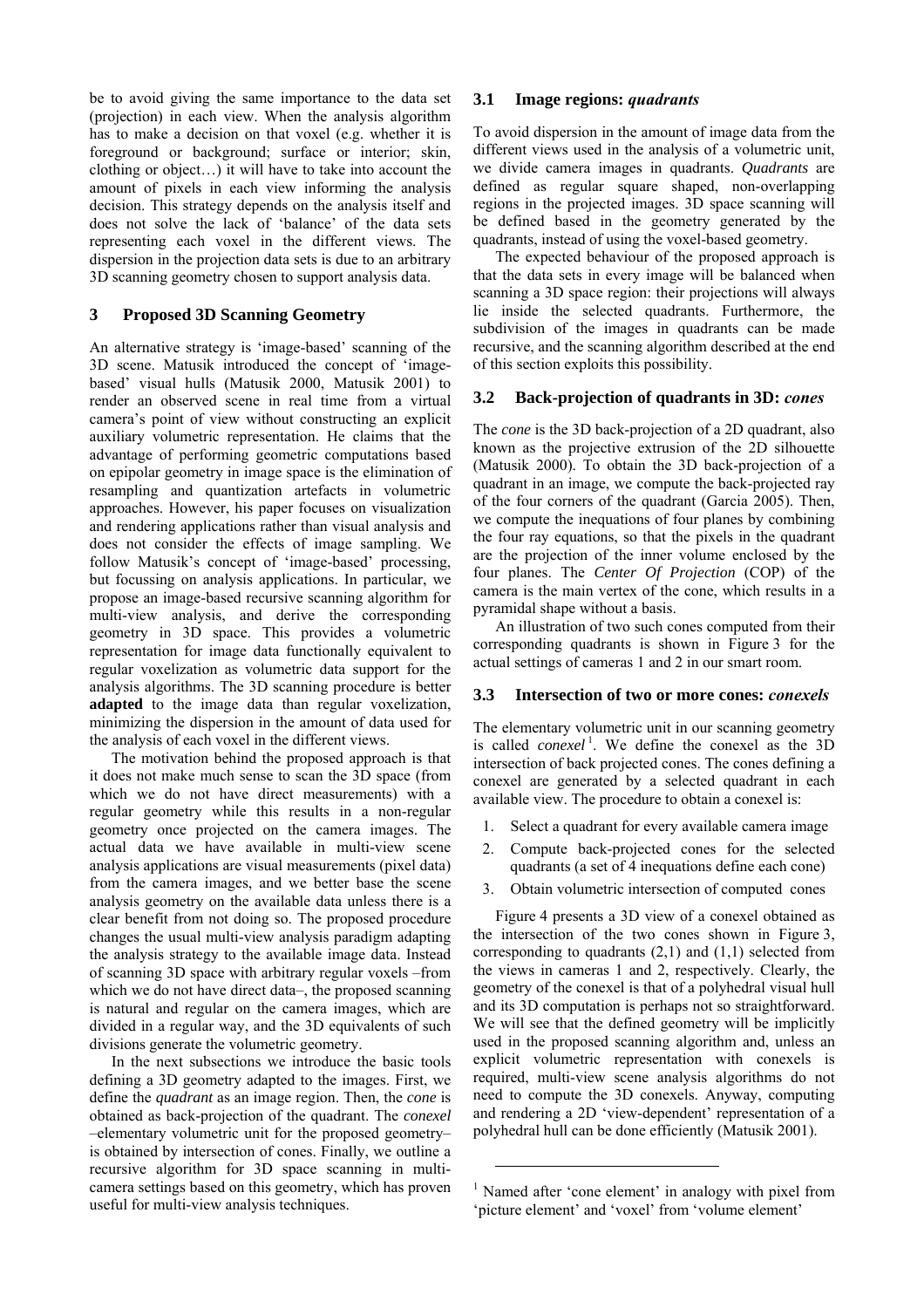



highlighted quadrant in camera 2





Figure 4 : *Conexel* (bottom) obtained as the intersection of two *cones* (top). Room floor is again included as reference

## **4 Scanning Method**

For multi-view scene analysis purposes, the projection of a conexel in every camera can be computed in a fast way, without having to calculate its actual 3D geometry and project it on every camera image. This is accomplished using epipolar geometry.

In particular, we compute equations of the epipolar lines corresponding to the corners of each quadrant in the other views using fundamental matrices (Hartley 2000). The equations of the epipolar lines are converted to inequations (Ma 2003) so that we can define two image regions in the current view for every cone generated by the quadrant in another view: pixels lying inside the cone projection and pixels lying outside. The area limited by the inequations generated by all epipolar lines defines the projection of the intersection of the cones generated by the quadrants from the other views in the current view (see Figure 5). Pixels inside the quadrant in the current view for the working camera are checked and only those also lying inside the projections of all cones are selected as belonging to the projection of the conexel on the current camera image.



Figure 5 : In general, the reprojection of a *conexel* (dark grey) does not completely cover the generating *quadrants* (light grey). The innermost epipolar lines (corresponding to the corners of the quadrant in the other view) are shown in red for each view

Please note that, when projecting the conexel obtained as the intersection of cones onto the camera images, the projections do not completely cover the quadrants which generated the conexel, as shown in Figure 5. As a consequence, when using the proposed geometry with the conexel as elementary scanning volume, there will still be some dispersion in the amount of image data used for the analysis of the volumetric unit in 3D space. Anyway, the dispersion is expected to be smaller than with regular voxelization. In fact, the number of pixels of the projection of the conexel in each camera view will range from 1 to the total number of pixels in the quadrant, with a dispersion range usually much smaller than the dispersion range for regular voxelization computed in section 2. We will present statistics to assess this statement in a quantitative manner in the results section, proving that the proposed image-based 3D geometry is better adapted to the image data, and provides a better balance in the sets of image data (pixels) characterizing the volumetric elementary unit across the available views.

#### **4.1 Recursive scanning and the** *m-tree*

The proposed scanning method based on quadrants can be implemented in a recursive 3D space scanning algorithm, allowing progressive scene analysis approaches. By performing a quad-tree decomposition on the projected 2D image data, each quadrant can be subdivided in four sub-quadrants. The algorithm proceeds by dividing the resulting quadrant in sub-quadrants until some analysis condition is met (e.g. until a foreground or colour consistency check yields true). For each division, the result will be a new set of conexels, always included in the previous one. This strategy can be used to selectively enhance the resolution of 3D analysis only in the regions where needed  $-such$  as objects contours– without using the highest resolution in homogeneous space regions, where it is not necessary to subdivide further. Therefore, a progressive space analysis algorithm based on the proposed procedure may start the analysis at rough resolution levels using large quadrants (conexels) and progressively refine the analysis by recursive subdivision to scan at higher resolution only those quadrants (conexels) where needed, depending on the analysis results at the previous resolution level.

Figure 6 illustrates the recursive subdivision and its representation in an m-tree. The *m-tree* (Lu 1996) has been chosen to store the progressive analysis results of the recursive scanning algorithm. Its implementation includes a set of functions which allow moving up, down and sideways in the tree structure.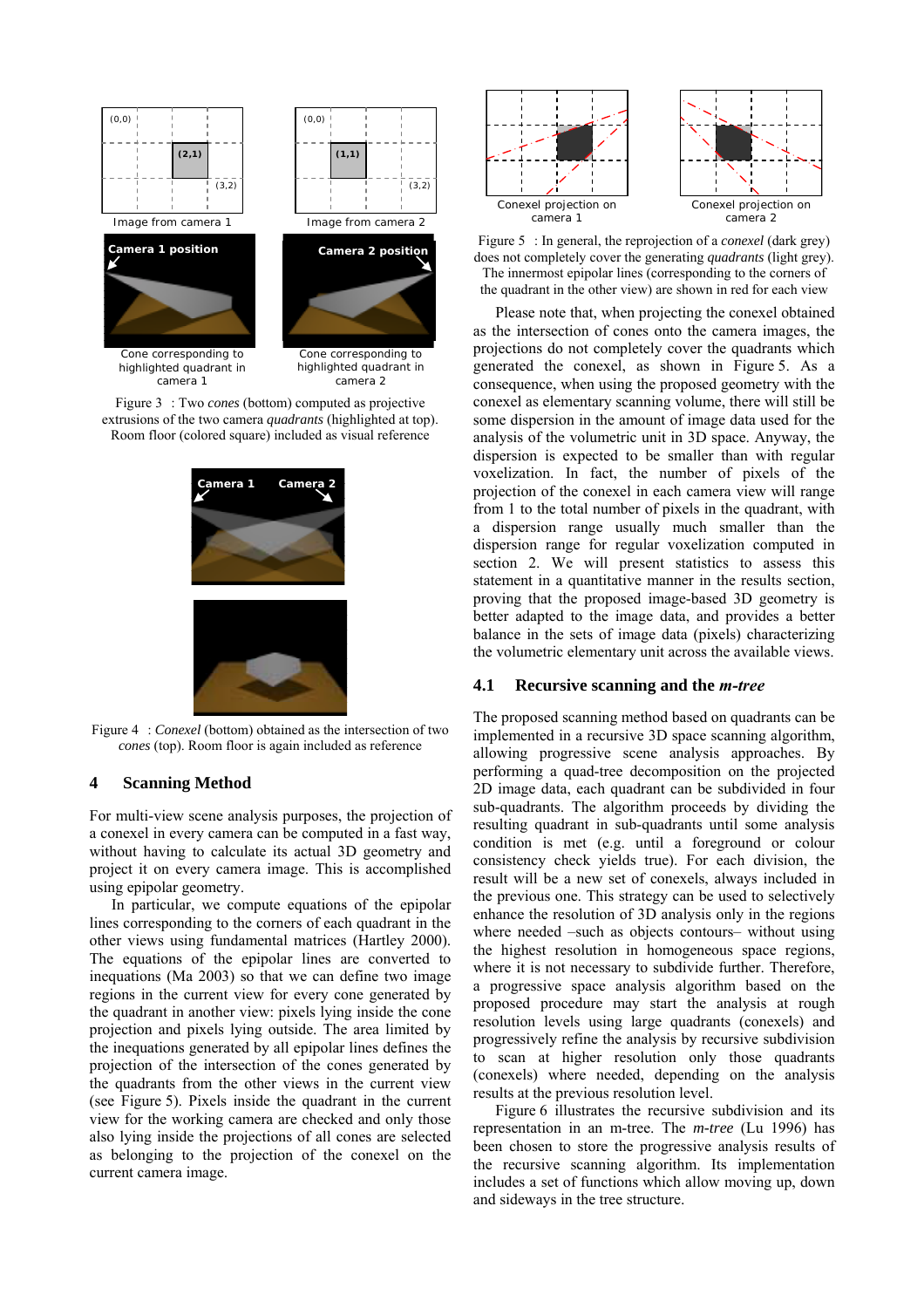

Figure 6 : Progressive scanning of 3D space by recursive subdivision of quadrants and its representation in an m-tree

# **4.2 Algorithm allowing 3D recursive scanning for progressive multi-view analysis**

As the number of cameras may vary, the proposed algorithm will loop depending on the number of cameras. A vector is defined to store the current quadrant under analysis for every camera and a variable stores the current camera in use. The main recursive algorithm to scan 3D space based on the geometry defined by the conexels works through the following steps:

- 1. Set the current camera view to zero (first camera) and the chosen quadrant vector to all zeros.
- 2. If the currently selected camera index is larger or equal to zero go to the next step; otherwise, finish.
- 3. For each camera with smaller index than the one currently selected, select one quadrant and obtain their cone projections onto the currently selected camera view. Also obtain cone projections for the current quadrant in the currently selected camera onto the camera views with smaller index. If any of the cameras does not have any pixel belonging to the conexel projection, it means that no conexel exists for the current set of quadrants. In that case jump to step 6; otherwise, go to the next step.
- 4. If the currently selected camera is the last one available (meaning that a conexel exists for the current set of quadrants), count the number of pixels of the conexel projection on every camera and, if different from zero, go to next step. In any other case, select next camera and jump to step 2.
- 5. At this step **any visual analysis function** can be implemented requiring a multi-view consistency check on the projected pixels corresponding to the obtained conexel in 3D. In case that the consistency check needs a higher resolution, jump to step 7; otherwise, store the results in the *m-tree* and go to the next step.
- 6. If the current quadrant in the current camera is not the last one, increment it. Otherwise, set it to 0, decrement the currently selected camera index and repeat this step while the current camera is larger or equal than zero. Finally jump to step 2.
- 7. Subdivide each quadrant in smaller quadrants in every view, go down in the *m-tree*, call recursively this procedure and go up in the m-tree again<sup>2</sup>. Then jump to step 6.

l

# **5 Statistics of Conexel Projection Sizes for the Proposed Scanning Geometry**

As stated before, an improvement of analysis results is expected due to the fact that the presented scanning approach is more natural to image data. In particular, the proposed geometry minimizes the dispersion in the number of pixels used for the analysis of the elementary volumes when projected onto the different camera views.

As the projections of the conexel onto the camera images do not completely cover the quadrants, the projection size of the elementary volumetric unit of the proposed geometry is not constant. We have compared the distribution of the conexel projection size in the same 3D working space with those of regular voxelization shown in section 2. In order to compare the statistics of the two geometries, we note that the average projection size for 3 cm sided voxels is 60 pixels for camera 1 (see Table 1). This value is in between the projection sizes of 6x6 pixels and 12x12 pixels quadrants. This is why we show the distribution for these two cases in Figure 7.



Figure 7 : Histogram of voxel projection size for 3 cm sided voxels (blue line, same as Figure 2), quadrants of 6x6 pixels (green) and quadrants of  $12x12$  pixels (red)

The distribution of the conexel projection size has completely changed its shape compared with regular voxelization. The range of possible values is restricted to the maximum quadrant size<sup>3</sup> and dispersion values are reduced with respect to the regular case, but standard deviation is still of the order of the mean value of the distribution.

#### **6 Experimental Results**

l

In this section we provide an objective validation proving that the proposed geometry is better adapted to image data in terms of sampling accuracy. This will serve as a proof of concept aiming to quantitatively evaluate the extent to which the geometry based on conexels improves analysis applications in multi-camera settings. Then, we illustrate the progressive capabilities of the proposed multi-view scanning algorithm in a real application.

The analysis application chosen for the experiments is 3D foreground segmentation or Shape-from-Silhouette (Landabaso 2005), which has been designed for 3D object tracking in the smart room.

<sup>&</sup>lt;sup>2</sup> The available quadrants in every camera are stored in the *m-tree*

<sup>&</sup>lt;sup>3</sup> Note: For these measures, we assume that the recursive algorithm goes always down to the highest resolution (either 6x6 or 12x12 pixels) for all quadrants in all views.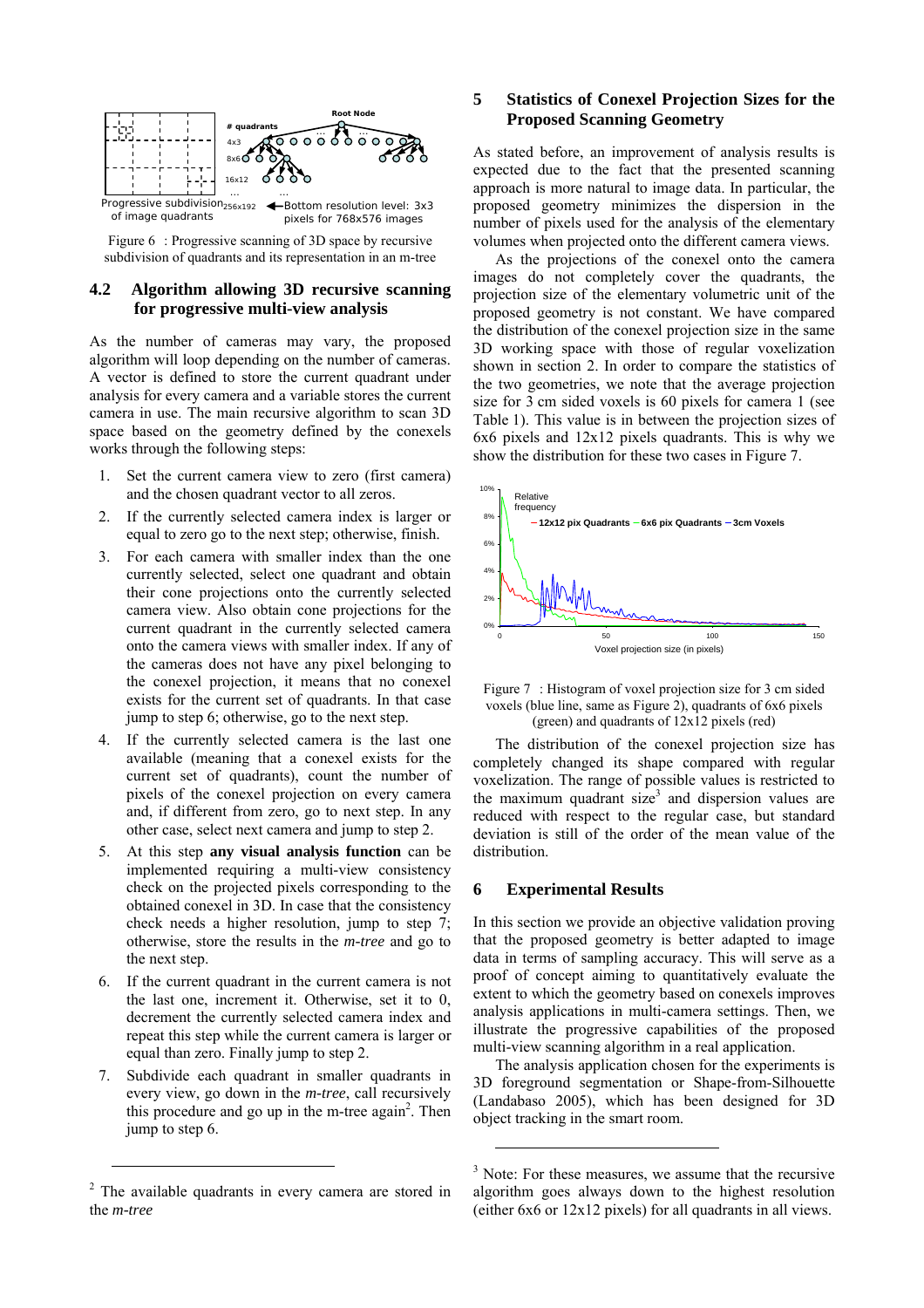In Shape from Silhouette applications input data (camera views) are binary images obtained as foreground segmentation masks by a 2D foreground extraction algorithm (Stauffer 2000) from the original camera views. In experiments with real image data, inaccuracies of 2D foreground extraction<sup>4</sup> might prevent an exact quantitative evaluation of the performance of the proposed geometry. This is why we have first chosen the projections of an ideal object (a sphere) in order to have the ground truth available for quantitative comparison.

## **6.1 Proof of concept: synthetic sphere**

For this proof of concept, we have generated 5 simple synthetic scenes. A sphere with a diameter of 1 meter is placed at 5 different positions in the working space of the smart room. As ground truth, we generate the images for the camera views by projecting with the actual intrinsic and extrinsic parameters of every camera. An example of one of these input projections is illustrated in Figure 8.



Figure 8: Input projection for camera 2 for the first of the 5 generated scenes with a simple synthesized sphere. We will take this as ground truth because, contrary to real foreground scenes, it does not show noise effects, misses or false detections

We compare the presented image-based scanning approach for 3D foreground segmentation algorithm with regular voxelization as the competing method. As before, the criteria for comparing results is using a voxel side that, in average, has a projection size in pixels on camera images equal to the number of pixels of the smallest quadrant used in the reconstruction. The formula

$$
n\text{Fix} \approx \pi r^2
$$
\n
$$
\approx \pi \left( \frac{\sqrt{3}/2 \cdot \text{voxSide} \cdot K_0}{\text{dist}(\text{voxCenter}, \text{COP})} \right)^2
$$
\n
$$
= \alpha \cdot \text{voxSide}^2
$$

allows computing an equivalent voxel side from the number of pixels we want the voxel to be projected to. We approximate the average voxel projection size in pixels by the projection size of the central voxel in the sphere, and compute the  $\alpha$  in the formula for all the scenes and for every camera. Then, an average of  $\alpha$  is computed for every scene along all the available cameras.

l

|                                                   | Equivalent voxel side for quadrants of |                    |                |  |  |  |
|---------------------------------------------------|----------------------------------------|--------------------|----------------|--|--|--|
| <b>Synthetic sphere</b><br>scene num. (average a) | 3x3 pixels                             | 6x6 pixels         | $12x12$ pixels |  |  |  |
| Scene 1 ( $\alpha = 8.256$ )                      | $1.04 \text{ cm}$                      | 2.088 cm           | 4.176 cm       |  |  |  |
| Scene 2 ( $\alpha = 8.222$ )                      | $1.05$ cm                              | $2.092$ cm         | 4 185 cm       |  |  |  |
| Scene 3 ( $\alpha = 8.160$ )                      | $1.05$ cm                              | $2.100 \text{ cm}$ | 4.201 cm       |  |  |  |
| Scene 4 ( $\alpha = 8.226$ )                      | $1.05$ cm                              | $2.100 \text{ cm}$ | 4.184 cm       |  |  |  |
| Scene 5 ( $\alpha$ =7.104)                        | $1.03$ cm                              | 2.251 cm           | 4.502 cm       |  |  |  |
| Voxel side size taken:                            | $1 \text{ cm}$                         | $2 \text{ cm}$     | 4 cm           |  |  |  |

Table 2 : Equivalent voxel size side for various quadrant sizes

For quadrants of 3x3 pixels, the equivalent voxel side in all scenes is around 1.1 cm. So, to be in the safe side, we take 1 cm as the equivalent voxel side. This is done similarly for quadrants of 6x6 and 12x12 pixels, as shown in Table 2, resulting in equivalent voxel sides of 2 cm and 3 cm respectively, with a slight advantage in resolution for regular voxelization in all cases. After performing the analysis with both methods, the 3D foreground volume reconstructed is projected back to all cameras.

To evaluate the distortion in the projected image introduced by the sampling 3D geometry with respect to the original ground truth, we define the following metric:

$$
dist(rec, gt) = \frac{area(rec \cup gt) - area(rec \cap gt)}{area(gt)}
$$

that is, the distance is computed as number pixel differences among reconstructed projection and groundtruth divided by the number of pixels of ground-truth. This distance function is computed for every available projection of the sphere.

In the case of 3x3 pixel quadrants, Table 3 and Table 4 list the distance to ground truth for all 5 scenes and 5 cameras for regular voxelization and image-adapted scanning. Results are given in %, with a multiplicative factor of 100 to render them more easily readable.

|                  | Scene 1 | Scene 2 | Scene 3 | Scene 4 | Scene 5 | Average |
|------------------|---------|---------|---------|---------|---------|---------|
| Cam <sub>1</sub> | 7.40    | 7.28    | 7.65    | 7.57    | 7.46    | 7.47    |
| Cam2             | 7.25    | 7.46    | 7.62    | 7.74    | 7.34    | 7.48    |
| Cam3             | 7.68    | 7.63    | 7.46    | 7.24    | 7.52    | 7.51    |
| Cam4             | 7.62    | 7.65    | 7.39    | 7.49    | 7.35    | 7.50    |
| Cam 5            | 7.31    | 7.46    | 7.35    | 7.38    | 7.47    | 7.39    |
| Average          | 7.45    | 7.50    | 7.49    | 7.48    | 7.43    | 7.47    |

Table 3 : Distance to ground-truth for regular voxelization with 1 cm sided voxels

|         | Scene 1 | Scene 2 | Scene 3 | Scene 4 | Scene 5 | Average |
|---------|---------|---------|---------|---------|---------|---------|
| Caml    | 2.03    | 2.55    | 3.12    | 2.91    | 2.56    | 2.63    |
| Cam2    | 2.51    | 1.95    | 3.13    | 2.98    | 2.83    | 2.68    |
| Cam3    | 3.29    | 2.97    | 1.89    | 2.37    | 2.76    | 2.66    |
| Cam4    | 2.74    | 3.19    | 2.50    | 2.01    | 2.81    | 2.65    |
| Cam 5   | 2.36    | 2.37    | 2.66    | 2.74    | 2.52    | 2.53    |
| Average | 2.59    | 2.61    | 2.66    | 2.60    | 2.70    | 2.63    |

Table 4 : Distance to ground-truth for image-adapted scanning with 3x3 pixel quadrants

<sup>&</sup>lt;sup>4</sup> like misses or false detections, and the presence of noise appearing as isolated or grouped foreground pixels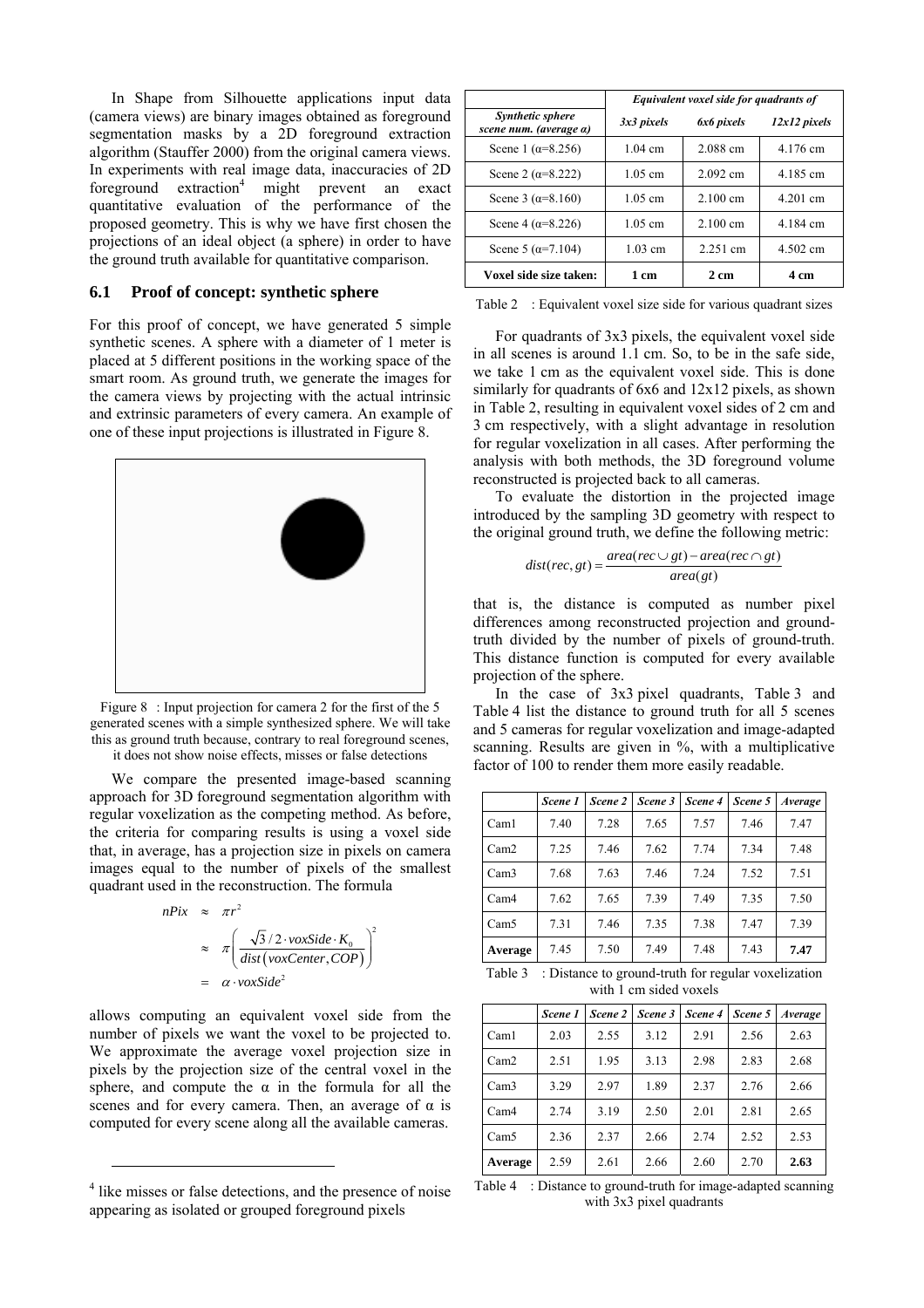Image-adapted scanning provides more accurate reconstruction. The averaged pixel differences (or errors) are about 35% of those obtained for regular voxelization with quadrants of size 3x3 pixels.

To illustrate those results, Figure 9 shows pixel differences between the ground-truth image and the projection from the reconstructed 3D object for the third scene projected on camera 2 obtained with regular voxelization. Figure 10 is the equivalent result with image-adapted scanning with conexels. Please note how the dispersion in the amount of data used for analysis in regular voxelization causes larger false volumes to appear.



Figure 9 : Pixel differences between the reconstruction with regular voxelization and ground-truth for the third scene on camera 2 (voxel side 1 cm)



Figure 10 : Pixel differences between the reconstruction with image-adapted scanning and ground-truth for the third scene on camera 2 (3x3 pixels quadrants)

The cases of 6x6 and 12x12 pixel quadrants yield similar results. We have just provided the averaged metrics per scene for two pairs of equivalent cases in Table 5 and Table 6 for regular voxelization and imageadapted scanning. Please observe that, at these lower resolutions, image-adapted scanning still provides more accurate reconstruction. Pixel differences are now about 50% of regular voxelization. Figure 11 through Figure 14 show pixel differences between ground-truth and projection of the reconstructed sphere for regular and image-adapted scanning for the cases of 2 cm and 4 cm sided voxels, and the equivalent cases of 6x6 pixels and 12x12 pixels quadrants.

| All cameras                                      | Scene 1 |       |       |       | Scene 2   Scene 3   Scene 4   Scene 5   Average |       |
|--------------------------------------------------|---------|-------|-------|-------|-------------------------------------------------|-------|
| Regular with<br>2 cm sided<br>voxels             | 13.23   | 13.13 | 13.12 | 13.11 | 13.03                                           | 13.12 |
| Image<br>adapted with<br>6x6 pixels<br>quadrants | 6.31    | 6.68  | 6.31  | 6.47  | 6.86                                            | 6.53  |

Table 5 : Distance to ground-truth for regular voxelization with 2 cm sided voxels and image-adapted scanning with (equivalent) 6x6 pixels quadrants

| All cameras                                          |       |       | Scene 1   Scene 2   Scene 3   Scene 4   Scene 5   Average |       |       |       |
|------------------------------------------------------|-------|-------|-----------------------------------------------------------|-------|-------|-------|
| Regular with<br>4 cm sided<br>voxels                 | 24.21 | 24.22 | 24.12                                                     | 24.18 | 24.03 | 24.15 |
| Image<br>adapted with<br>$12x12$ pixels<br>quadrants | 14.34 | 14.43 | 13.17                                                     | 13.98 | 14.66 | 14.11 |

Table 6 : Distance to ground-truth for regular voxelization with 4 cm sided voxels and image-adapted scanning with (equivalent) 12x12 pixels quadrants



Figure 11 : Pixel differences for the reconstruction with regular voxelization (voxel side 2 cm)



Figure 12 : Pixel differences for the reconstruction with imageadapted scanning (6x6 pixels quadrants)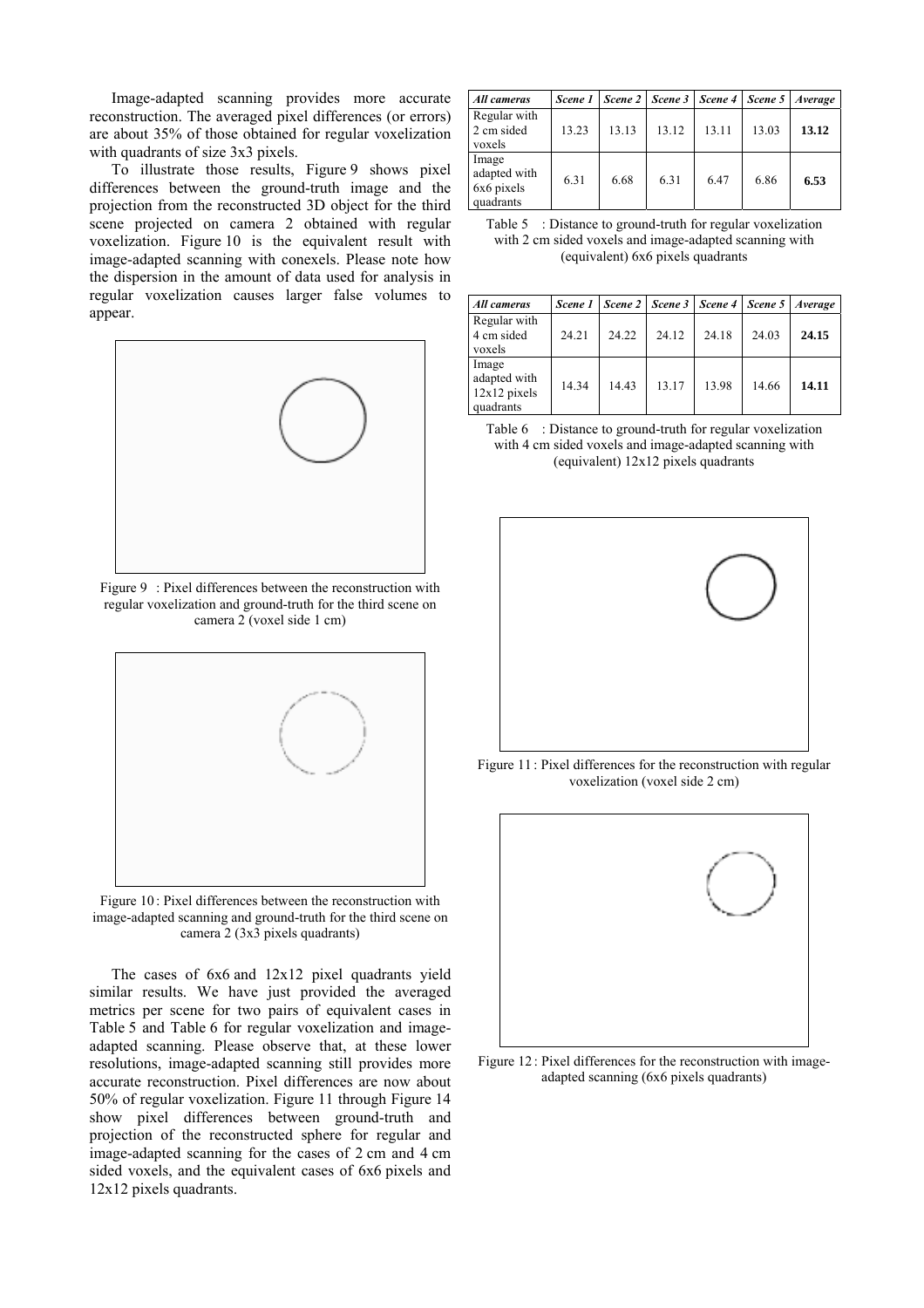

Figure 13 : Pixel differences for the reconstruction with regular voxelization (voxel side 4 cm)



Figure 14 : Pixel differences for the reconstruction with imageadapted scanning (12x12 pixel quadrants)

# **6.2 Real SfS application**

The proof of concept provided above for the reconstruction of a synthetic sphere from its silhouette projections has shown quantitative improvements for the image-based scanning method. We now show qualitative results for the proposed 3D scanning geometry with actual images from our smart room, in a real application of the Shape-from-Silhouette multi-view analysis algorithm. In addition, we illustrate the progressive performance of the multi-view scanning algorithm introduced in section 4.2 in 3D foreground segmentation for object tracking (Landabaso 2005).

Figure 15 and Figure 16 show the re-projected masks obtained as result of 'progressive' Shape-from-silhouette reconstruction by checking foreground consistency in 5 cameras with increasing resolutions in quadrants sizes. Please note that we start at the lowest resolution with only 4x3=12 quadrants of 192x192 pixels each. We apply the consistency check in all views for each conexel, as proposed in the Shape-from-Silhouette technique (Landabaso 2005), to see whether the given conexel is all background, all foreground or mixed. Only in the later case when the conexel is partly foreground and partly background, we continue the recursion at lower resolution by subdividing the quadrant to the next resolution step. As soon as a conexel is detected as uniform (either all foreground or all background), the progressive analysis stops. In these settings, most conexels are only

background and this efficiently saves further consistency analysis for such 'uniform' conexels.

 Figure 17 shows the results of a different progression of the 3D scanning algorithm also for Shape-fromsilhouette reconstruction. In this case, we increase the number of cameras, starting from an initial reconstruction with 2 cameras and then adding the rest one by one. Of course, the two dimensions of progressive analysis (increasing resolution, increasing number of cameras) can be combined at will. The *m-tree* data structure has proven to be a valuable tool to store the data in progressive analysis strategies.

## **7 Conclusions and Future Work**

We have presented an image-based multi-view analysis approach using a 3D space scanning geometry which is adapted to the images. Instead of exploring 3D space (from which we do not have direct measurements, but only projections) with regular geometry, the proposed scanning procedure defines a geometry based on image quadrants. The geometry builds on the concepts of image quadrant, its volumetric extrusion (the cone) and the intersection of two cones (the conexel). This strategy adapts the multi-view analysis to the available data (pixels in camera images), improving the accuracy of the analysis from the multiple views. Contrary to the arbitrary choice of a voxel size in regular voxelization, the sampling geometry in 3D is naturally derived from the resolution of the camera images. Furthermore, volumetric scanning can be progressively refined as the analysis proceeds.

The results obtained show less dispersion in the data sets from the multiple views used to inform analysis decisions for each elementary volumetric unit. As a drawback, we must remark that dispersion in the amount of data used in analysis has not been completely cancelled, but it is more controlled than with regular voxelization techniques. The results also show increased spatial accuracy when compared with regular voxelization. This is the expected behaviour because of the balanced usage of the directly measured data. With the proposed geometry, we do not have to select a voxel size for the working space depending on the smallest splat in the projection of the elementary voxels. The size of the elementary volumetric unit is a consequence of the analysis of image-data (the smallest quadrant).

Furthermore, a recursive algorithm based on the proposed 3D scanning geometry has been described. An interesting feature of the proposed algorithm is its capability for progressive analysis, either by adaptively increasing spatial resolution (subdividing quadrants from larger to smaller sizes when needed), or by adding new cameras to the analysis as their views are made available.

The main directions for future improvements must focus in the study of the connectivity of neighbouring conexels, and in how to use connectivity to remove inner conexels from analysis results in case of need. Another line of study is the set of situations in which conexels are defined from a smaller number of cameras to deal with cases where a conexel is only visible in a subset of all the available cameras.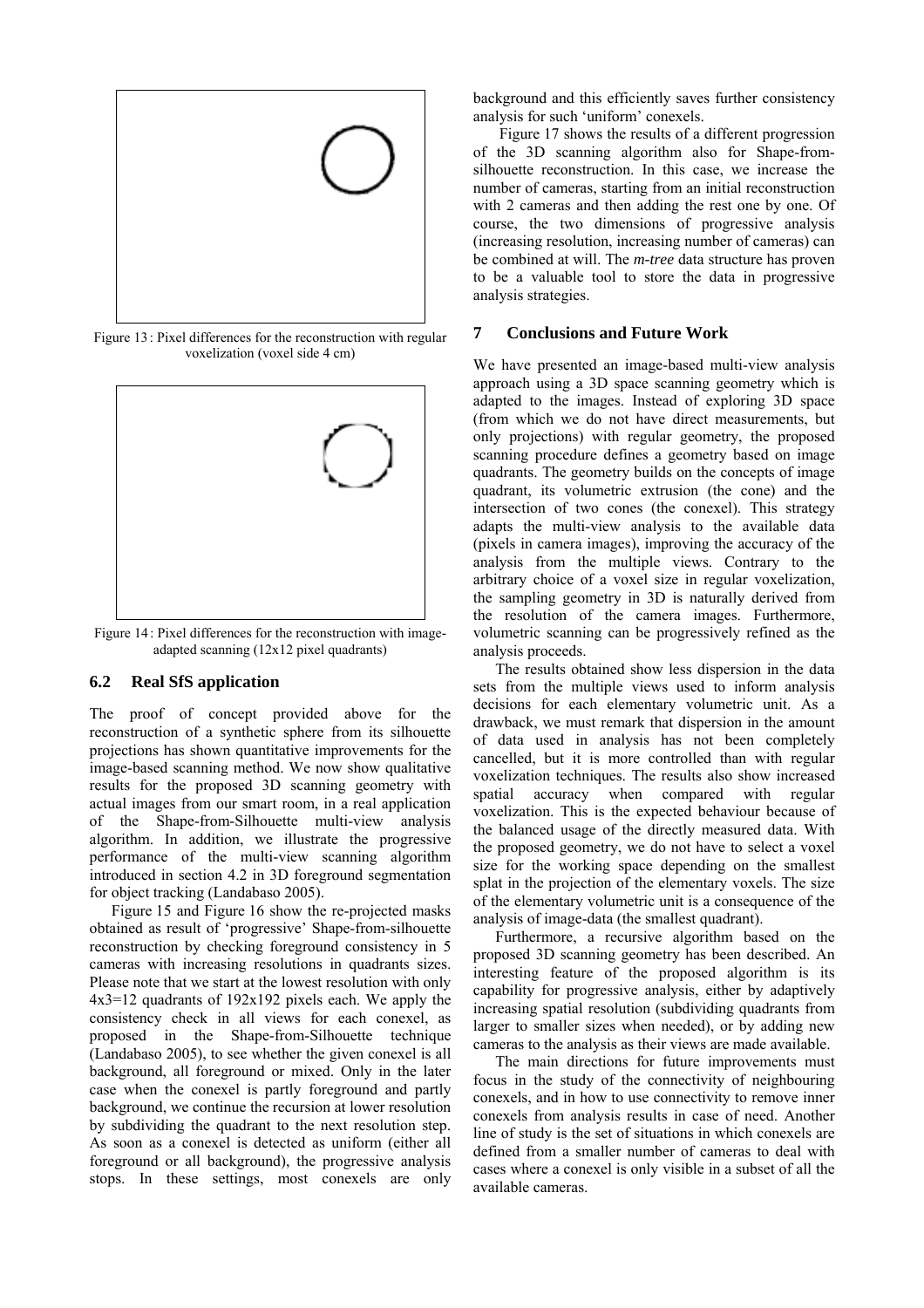

Figure 15 : Results of progressive Shape-from-silhouette reconstruction by checking foreground consistency in 5 cameras with increasing resolutions in quadrants sizes. From top to bottom: 192x192, 96x96, 48x48 and 24x24 pixels per quadrant (continued in Figure 16)









Figure 16 : (continued from Figure 15) Results of progressive Shape-from-silhouette reconstruction by checking foreground consistency in 5 cameras with increasing resolutions in quadrants sizes. From top to bottom: 12x12, 6x6 and 3x3 pixels per quadrant. The last image is the original image with its original lens distortion (corrected in a pre-processing step).